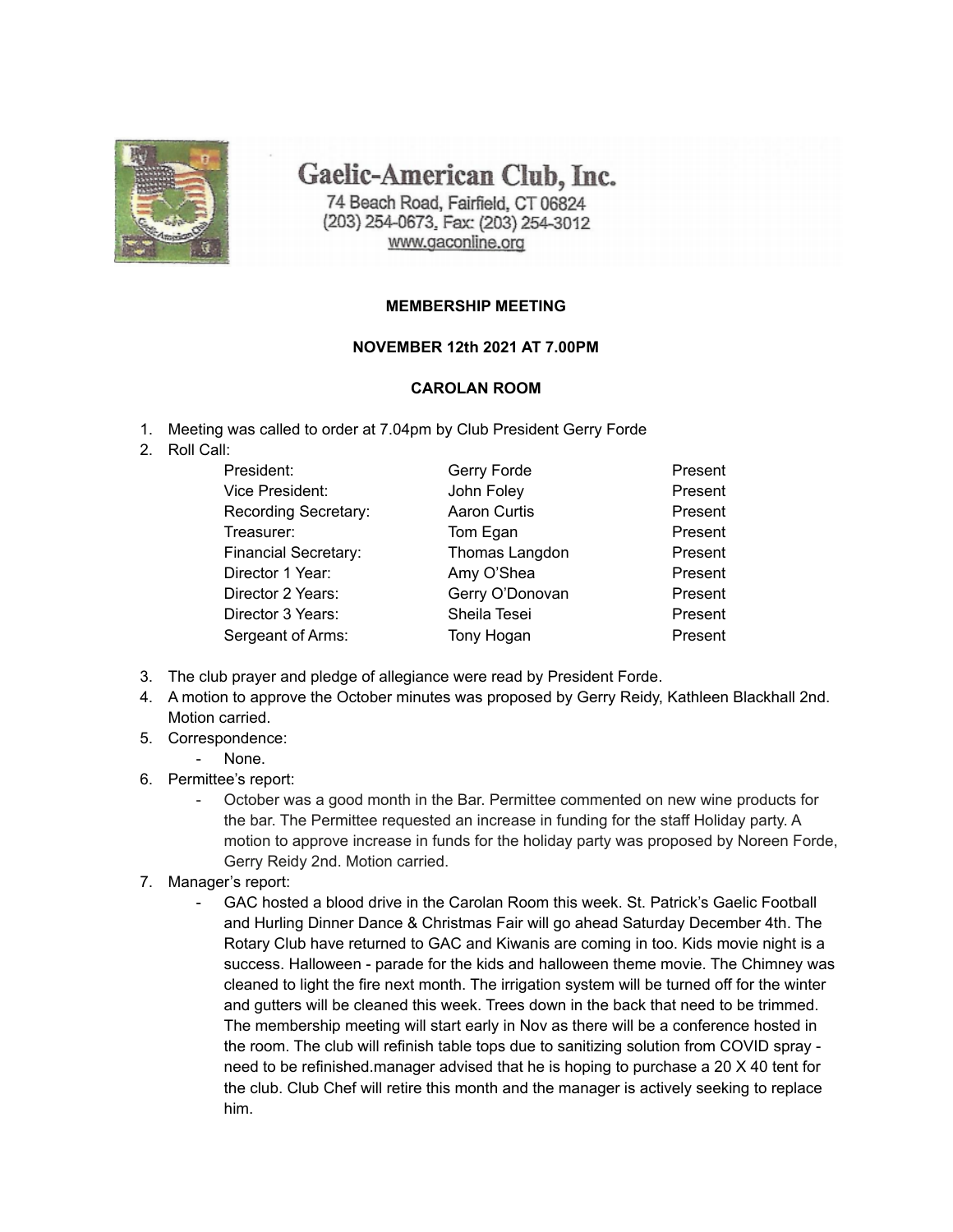- 8. Treasurer's report:
	- Bank account balances are as follows:
		- Bankwell Checking: \$64,284.03
		- Bankwell Money Market: \$120,565.28
		- Peoples Bank Checking: \$291,745.10
		- Mortgage: \$310,326.67
- 9. Financial Secretary Report:
	- Pub revenue is \$43,162 for October 21 vs \$36,011 for September 21 an increase of \$7,151 or 20%.
	- Kitchen revenue is \$59,717 for October 21 vs \$49,504 for September 21 an increase of \$10,213 or 21%.
	- Pub cost of sales is 45% of revenue On the slightly high side
	- Kitchen cost of sales is 49% of revenue in line.
	- Pub Band expense is \$5,750 for the month.
	- Event expense is \$8,733 Hunger Museum event \$6,123
	- Maintenance & Repairs is \$6,973 M&O Corp. \$3,124, C&T \$2,550.
	- We did not receive the Southern Ct Gas invoice for September & October. I estimated the payment for both months.
	- All other expenses were in line.
	- Cash at month end is \$480,000 vs. \$479,000 October 2020 for a variance of \$1,000.
	- (We have a \$150,000 government loan that was acquired in FY 2020 and is now in both month end cash balances)
	- The SBA loan payment started in September for \$621.00 per month.
	- Jeff Devaney received another IRS notice for our payroll taxes for FY 2020 third quarter for \$19,500. We have received this notice before and have been working with our payroll provider PayChex to remedy this issue without having to pay anything. Jeff thought this issue was put to bed last February until this new notice was delivered last month. Currently Jeff is waiting for an update from paychex.
	- Jeff talked to the IRS and they received our revised 941 for the third quarter of 2020 from PayChex on August 10th , which should clear this issue up. It will take them an estimated 20 weeks until they process the revised 941. Hopefully, this will be cleared up by year end.
- 10. Standing Committee reports:
	- N/A
- 11. Old Business:
	- Update Great Hunger Museum Day of Action provided by GAC VP; John Foley. The GAC will host Turlough O' Connell & the Save The Great Hunger Museum Committee who will address GAC members at the November membership meeting.
- 12. New Business:
	- Executive Committee Nominees for 2022 for the position of President addressed membership. Running Candidates are (current President) Gerry Forde and Faith Maciver. Club elections will take place on Sunday Dec 5th.
	- GAC VP, John Foley presented a proposal to purchase new technology for the Carolan Room. The technology will be used for future zoom meetings. The cost is \$1,400 dollars. A motion to approve purchase of technology was proposed by Kathleen Blackhall, Angus Maciver 2nd. Motion carried.